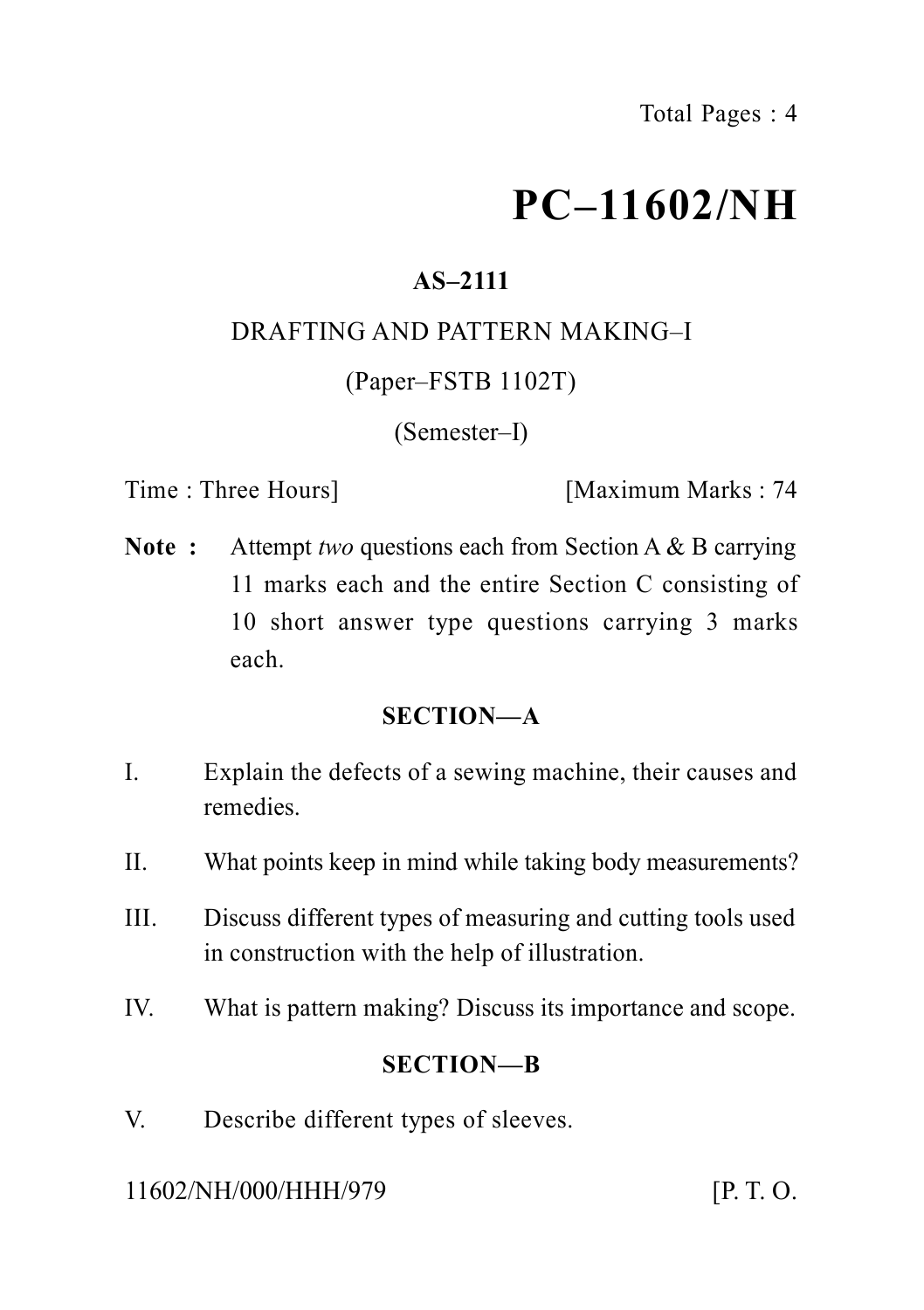- VI. What is layout? Write the principles of layout in detail.
- VII. What is draping? What are its advantages and disadvantages?
- VIII. Explain following :
	- (a) Commercial paper pattern.
	- (b) Pivot method.

# **SECTION—C**

### **(Compulsory Question)**

- IX. Write short notes on the following :
	- 1. Land mark.
	- 2. Dart in take.
	- 3. Notches.
	- 4. Grain.
	- 5. Cost sheet.
	- 6. Pattern size.
	- 7. Fitting.
	- 8. Fabric estimation.
	- 9. Yoke.
	- 10. Pocket.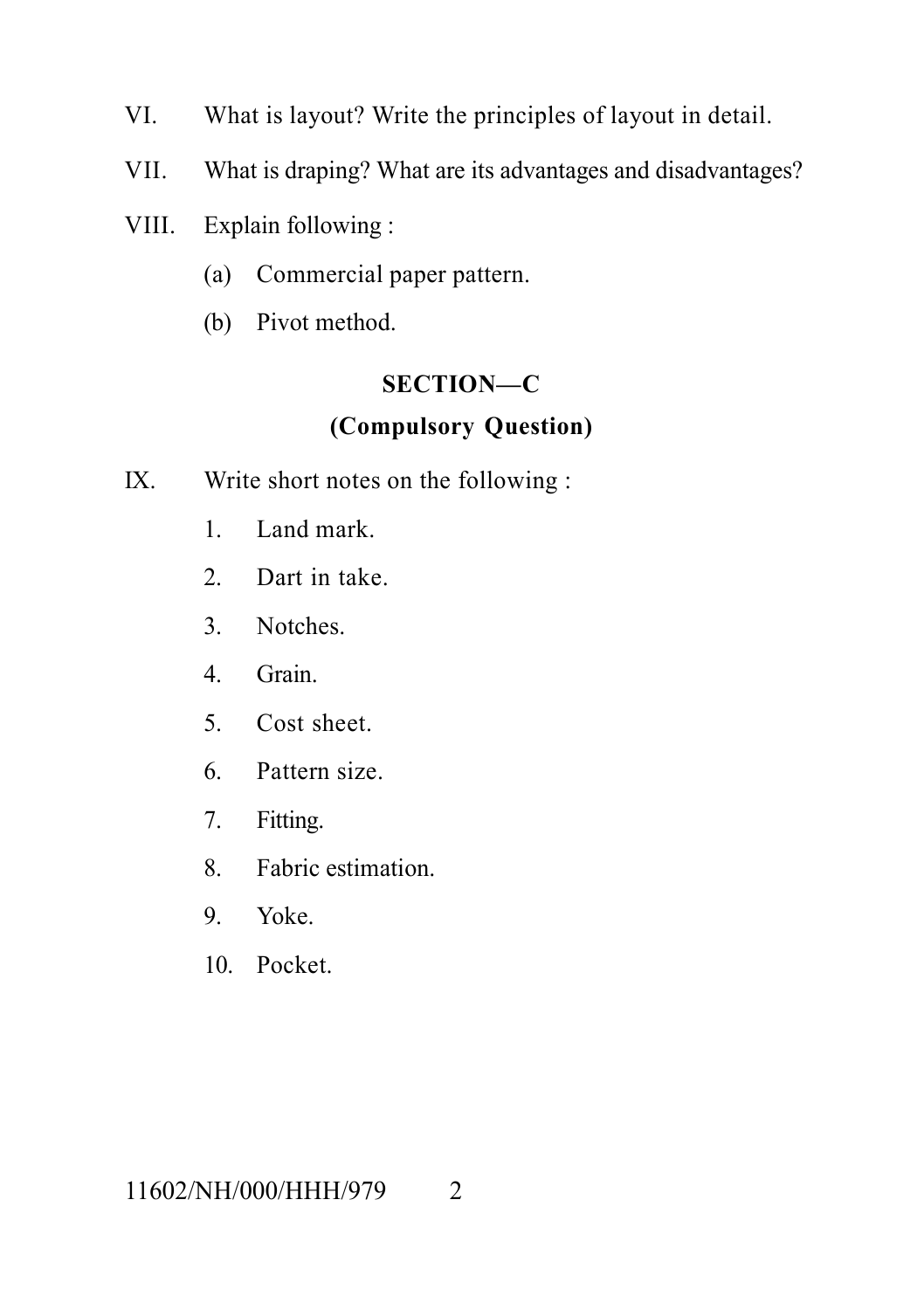PUNJABI VERSION<br>ਨੋਟ : ਭਾਗ A ਅਤੇ B ਵਿਚੋਂ *ਦੋ–ਦੋ* ਪ੍ਰਸ਼ਨ ਕਰੋ। ਹਰੇਕ ਪ੍ਰਸ਼ਨ ਦੇ<br>11 ਅੰਕ ਹਨ। ਭਾਗ C ਸਾਰਾ ਕਰੋ। ਇਸ ਵਿਚ 10 ਸੰਖੇਪ ਉੱਤਰ<br>ਵਾਲੇ ਮਾਸਨ 3.3 ਅੰਕਾਂ ਦੇ ਹਨ। PUNJABI VERSION<br>ਭਾਗ A ਅਤੇ B ਵਿਚੋਂ *ਦੋ–ਦੋ* ਪ੍ਰਸ਼ਨ ਕਰੋ। ਹਰੇਕ ਪ੍ਰਸ਼ਨ ਦੇ<br>11 ਅੰਕ ਹਨ। ਭਾਗ C ਸਾਰਾ ਕਰੋ। ਇਸ ਵਿਚ 10 ਸੰਖੇਪ ਉੱਤਰ<br>ਵਾਲੇ ਪ੍ਰਸ਼ਨ 3-3 ਅੰਕਾਂ ਦੇ ਹਨ। **ਨੋਟ :** ਭਾਗ A ਅਤੇ B ਵਿਚੋਂ *ਦੋ–ਦੋ* ਪ੍ਰਸ਼ਨ ਕਰੋ। ਹਰੇਕ ਪ੍ਰਸ਼ਨ ਦੇ<br>11 ਅੰਕ ਹਨ। ਭਾਗ C ਸਾਰਾ ਕਰੋ। ਇਸ ਵਿਚ 10 ਸੰਖੇਪ ਉੱਤਰ<br>ਵਾਲੇ ਪਸ਼ਨ 3-3 ਅੰਕਾਂ ਦੇ ਹਨ।

#### $\overline{g}$ गता— $\overline{A}$

- ਵਾਲੇ ਪ੍ਰਸ਼ਨ 3-3 ਅੰਕਾਂ ਦੇ ਹਨ।<br>**ਭਾਗ—A**<br>I. ਸਿਲਾਈ ਮਸ਼ੀਨ ਦੇ ਨੁਕਸਾਂ, ਕਾਰਨਾਂ ਅਤੇ ਉਪਚਾਰਾਂ (remedies)<br>ਦੀ ਵਿਆਖਿਆ ਕਰੋ। ਸਿਲਾਈ ਮਸ਼ੀਨ ਦੇ ਨੁਕਸਾਂ, ਕਾਰਨਾਂ ਅਤੇ ਉਪਚਾਰਾਂ (remedies)<br>ਦੀ ਵਿਆਖਿਆ ਕਰੋ।<br>ਸਰੀਰ ਦਾ ਮਾਪ ਲੈਂਦੇ ਸਮੇਂ ਕਿਨ੍ਹਾਂ ਗੱਲਾਂ ਦਾ ਧਿਆਨ ਰੱਖਿਆ<br>ਜਾਣਾ ਜਾਹੀਦਾ ਹੈ?
- II. srIr dw mwp l YNd y sm yN ikn HW g `lW dw iDAwn r `iKAw ਦੀ ਵਿਆਖਿਆ ਕਰੋ।<br>ਸਰੀਰ ਦਾ ਮਾਪ ਲੈਂਦੇ ਸਮੇਂ ਕਿਨ੍ਹਾਂ ਗੱਲਾਂ ਜ<br>ਜਾਣਾ ਚਾਹੀਦਾ ਹੈ?<br>ਦ੍ਰਿਸ਼ਟਾਂਤ ਦੇ ਕੇ ਕਪੜੇ ਤਿਆਰ ਕਰਨ ਲਈ
- II. ਸਰੀਰ ਦਾ ਮਾਪ ਲੈਂਦੇ ਸਮੇਂ ਕਿਨ੍ਹਾਂ ਗੱਲਾਂ ਦਾ ਧਿਆਨ ਰੱਖਿਆ<br> ਜਾਣਾ ਚਾਹੀਦਾ ਹੈ?<br>III. ਦ੍ਰਿਸ਼ਟਾਂਤ ਦੇ ਕੇ ਕਪੜੇ ਤਿਆਰ ਕਰਨ ਲਈ ਉਪਯੋਗ ਕੀਤੇ ਜਾਂਦੇ<br> ਮਾਪ ਅਤੇ ਕਟਿੰਗ ਸੰਦਾਂ ਦੀ ਭਿੰਨ-ਭਿੰਨ ਕਿਸਮਾਂ ਬਾਰੇ ਚਰਚਾ<br>ਕਰੋ। ਜਾਣਾ ਚਾਹੀਦਾ ਹੈ?<br>ਦ੍ਰਿਸ਼ਟਾਂਤ ਦੇ ਕੇ ਕਪੜੇ ਤਿਆਰ ਕਰਨ ਲਈ ਉਪਯੋਗ ਕੀਤੇ ਜਾਂਦੇ<br>ਮਾਪ ਅਤੇ ਕਟਿੰਗ ਸੰਦਾਂ ਦੀ ਭਿੰਨ-ਭਿੰਨ ਕਿਸਮਾਂ ਬਾਰੇ ਚਰਚਾ<br>ਕਰੋ। ਦ੍ਰਿਸ਼ਟਾਂਤ ਦੇ ਕੇ ਕਪੜੇ ਤਿਆ<br>ਮਾਪ ਅਤੇ ਕਟਿੰਗ ਸੰਦਾਂ ਦੀ<br>ਕਰੋ।<br>ਪੈਟਰਨ ਮੇਕਿੰਗ ਕੀ ਹੈ? ਇ ਸਾਪ ਅਤੇ ਕਟਿੰਗ ਸੰਦਾਂ ਦੀ ਭਿੰਨ-ਭਿੰਨ ਕਿਸਮਾਂ ਬਾਰੇ ਚਰਚਾ<br>ਕਰੋ।<br>IV. ਪੈਟਰਨ ਮੇਕਿੰਗ ਕੀ ਹੈ? ਇਸ ਦੇ ਮਹੱਤਵ ਅਤੇ ਕਾਰਜ-ਖੇਤਰ<br>ਦੀ ਚਰਚਾ ਕਰੋ।
- ਕਰੋ।<br>ਪੈਟਰਨ ਮੇਕਿੰਗ ਕੀ ਹੈ? ਇਸ ਦੇ ਮਹੱਤਵ ਅਤੇ ਕਾਰਜ-ਖੇਤਰ<br>ਦੀ ਜ਼ਰਜਾ ਕਰੋ।

#### <u>ਭਾਗ—B</u>

- 
- ਦੀ ਚਰਚਾ ਕਰੋ।<br>ਭਾਗ—B<br>V. ਅਾਸਤੀਨਾਂ ਦੀਆਂ ਵਿਭਿੰਨ ਕਿਸਮਾਂ ਦਾ ਵਰਣਨ ਕਰੋ।<br>VI. ਖਾਕਾ (layout) ਕੀ ਹੈ? ਖਾਕੇ ਦੇ ਨਿਯਮਾਂ ਦਾ ਵਿਸਥਾਰ ਨਾਲ **ਭਾਗ—B<br>Vi. ਅਾਸਤੀਨਾਂ** ਦੀਆਂ ਵਿਭਿੰਨ ਕਿਸਮਾਂ ਦਾ ਵਰਣਨ ਕਰੋ।<br>VI. ਖਾਕਾ (layout) ਕੀ ਹੈ? ਖਾਕੇ ਦੇ ਨਿਯਮਾਂ ਦਾ ਵਿਸਥਾਰ ਨਾਲ<br>ਵਰਣਨ ਕਰੋ। v. ਅਾਸਤੀਨਾਂ ਦੀਆਂ ਵਿਭਿੰਨ ਕਿਸਮਾਂ ਦਾ ਵਰਣਨ ਕਰੋ।<br>VI. ਖਾਕਾ (layout) ਕੀ ਹੈ? ਖਾਕੇ ਦੇ ਨਿਯਮਾਂ ਦਾ ਵਿਸਥਾਰ ਨਾਲ<br>ਵਰਣਨ ਕਰੋ।<br>VII. ਡਰੇਪਿੰਗ ਕੀ ਹੈ? ਇਸ ਦੇ ਨਫ਼ੇ-ਨਕਸਾਨ ਕੀ ਹਨ? VI. ਖਾਕਾ (layout) ਕੀ ਹੈ? ਖਾਕੇ ਦੇ ਨਿਯਮਾਂ ਦਾ ਵਿਸਥਾਰ ਨਾਲ<br>ਵਰਣਨ ਕਰੋ।<br>VII. ਡਰੇਪਿੰਗ ਕੀ ਹੈ? ਇਸ ਦੇ ਨਫ਼ੇ-ਨੁਕਸਾਨ ਕੀ ਹਨ?<br>11602/NH/000/HHH/979 3 [P.T.O.
- 

11602/NH/000/HHH/979 3 [P. T. O.